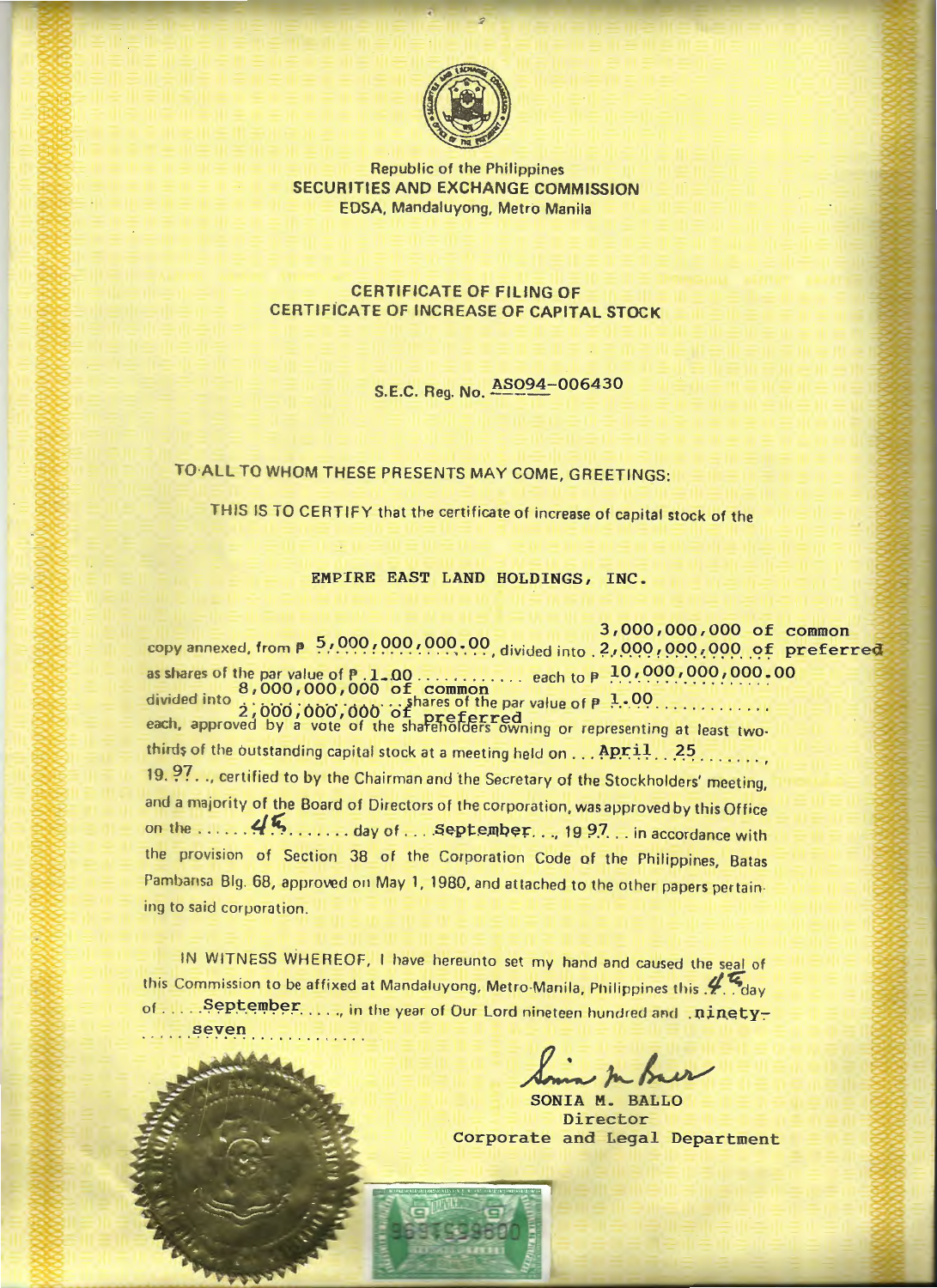**SEC Number** \_\_\_\_\_\_ AS094-6430 File Number

# EMPIRE EAST LAND HOLDINGS, INC.

(Company's Full Name)

# 21st Floor, World Center Building 336 Gen. Gil J. Puyat Avenue Makati City, Metro Manila

(Company's Address)

867-8023

(Telephone Number)

# 31 December

(Fiscal Year Ending) (month & day)

Form Type

**Increase in Authorized Capital Stock; Declaration of Stock Dividends** 

Securities & Exchange Commission Cashier IVET  $9 - 4$ Amendment Designation (If Applicable)

Period Ended Date

(Secondary License Type and File Number)

sec-emp<br>pob(sec-2)micro

 $19/29$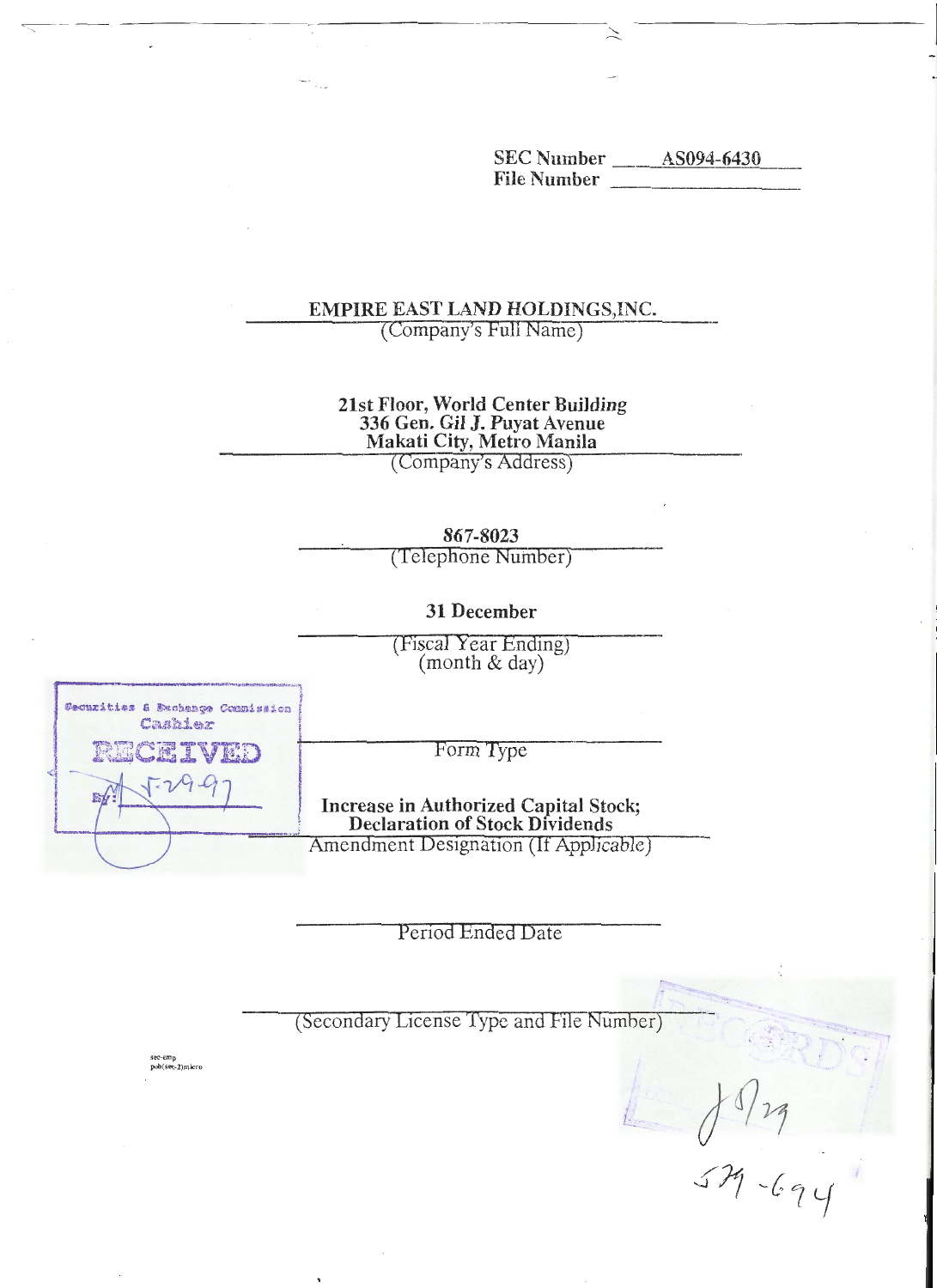29 May 1997

### **SECURITIES AND EXCHANGE COMMISSION**  SEC Building Epifanio delos Santos Avenue Mandaluyong City, Metro Manila

Subject: **Amendment of the Articles of Incorporation of Empire East Land Holdings, Inc . (SEC Reg. No. AS094-6430)** 

### **Gentlemen:**

On behalf of our client, **EMPIRE EAST LAND HOLDINGS , INC .** (the "Corporation"), we respectfully request for the approval by the Securities and Exchange Commission ("SEC'') of the amendment to the Articles of Incorporation of the Corporation, specifically, Article VII of the Articles of Incorporation, to reflect the increase in the Corporation's authorized capital stock from Five Billion Pesos (P5,000,000,000.00), divided into Three Billion (3,000,000,000) common shares and Two Billion (2,000,000,000) convertible preferred shares, both with a par value of One Peso (P1.00) per share, to Ten Billion Pesos (P10,000,000,000.00), divided into Eight Billion (8, 000,000, 000) common shares and Two Billion (2,000,000,000) convertible preferred shares, both with a par value of One Peso (P1.00) per share, which amendment was approved by the Board of Directors and stockholders of the Corporation on 24 April 1997 and 25 April 1997, respectively .

The Corporation also respectfully requests for the approval by the SEC of the declaration of Eighty Eight percent (88%) stock dividends, which will be applied as part of the subscribed and paid-in capital stock of the Corporation, out of the increase in the authorized capital stock of the Corporation from Five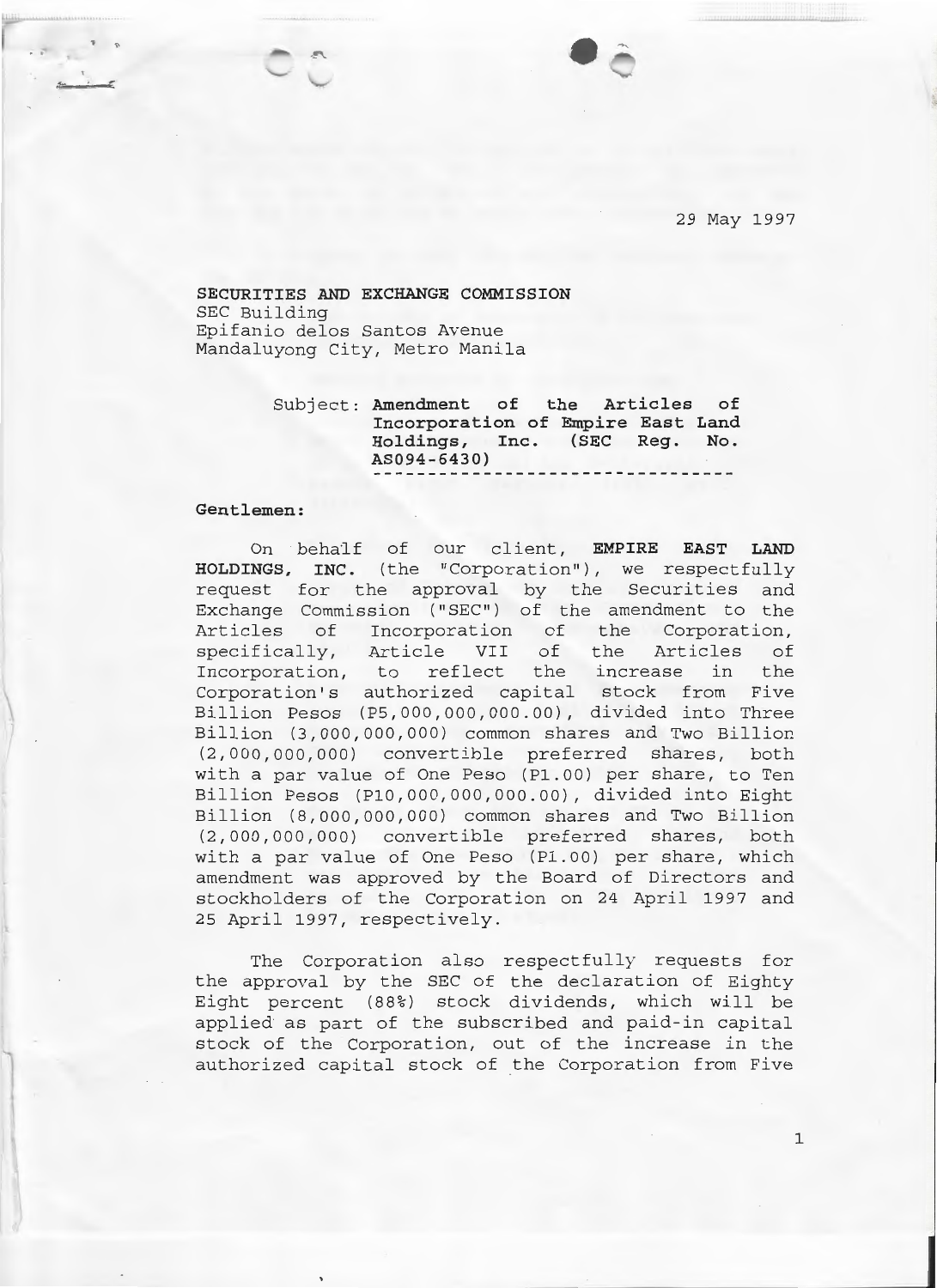Billion Pesos (P5,000,000,000.00) to Ten Billion Pesos (P10 ,000,000, 000 . 00) , which declaration was approved by the Board of Directors and stockholders of the Corporation on 24 and 25 April 1997, respectively.

In support of this request, we transmit herewith the following:

- 1. Certificate of Amendment of the Amended Articles of Incorporation;
- 2. Amended Articles of Incorporation;
- 3. Certificate of Increase of Capital Stock, which covers both the increase in capital stock and the declaration of Eighty Eight percent (88%) stock dividends;
- 4. Directors' Certificate;

 $\Rightarrow$ 

- 5 . Report of Independent Auditors prepared and certified by the Corporation's external auditor, Punongbayan and Araullo;
- 6 . Financial Statement and Supplementary Information and Auditor's Report prepared and certified by the Corporation's external auditor, Punongbayan and Araullo; and
- 7. Solidbank Check No. 0000063178 in the amount of Five Million Fifty Thousand Two Hundred Two Pesos (P5 , 050 , 202 . 00) , representing the filing fee for the increase in the Corporation's authorized capital stock .

2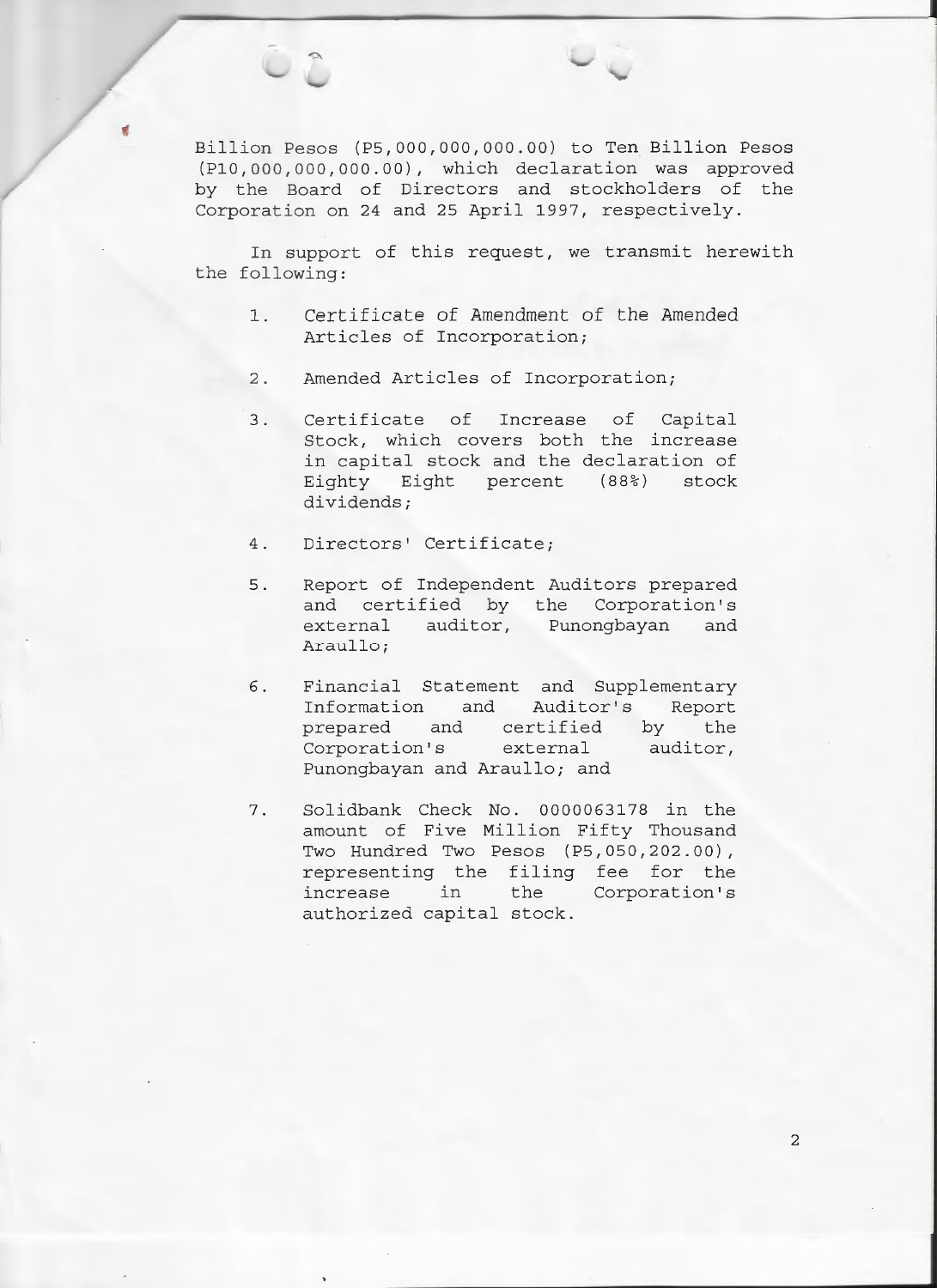We trust that you will find the foregoing in order.

# Very truly yours,

 $\vee$ 

# CARPIO VILLARAZA & CRUZ

 $By:$ 

 $\mathbb{R}^{at6.0.4}$ 

1.483 SEC-EMP<br>CPG (L-12)

taaleen, eestie

 $C_{\hat{C}}$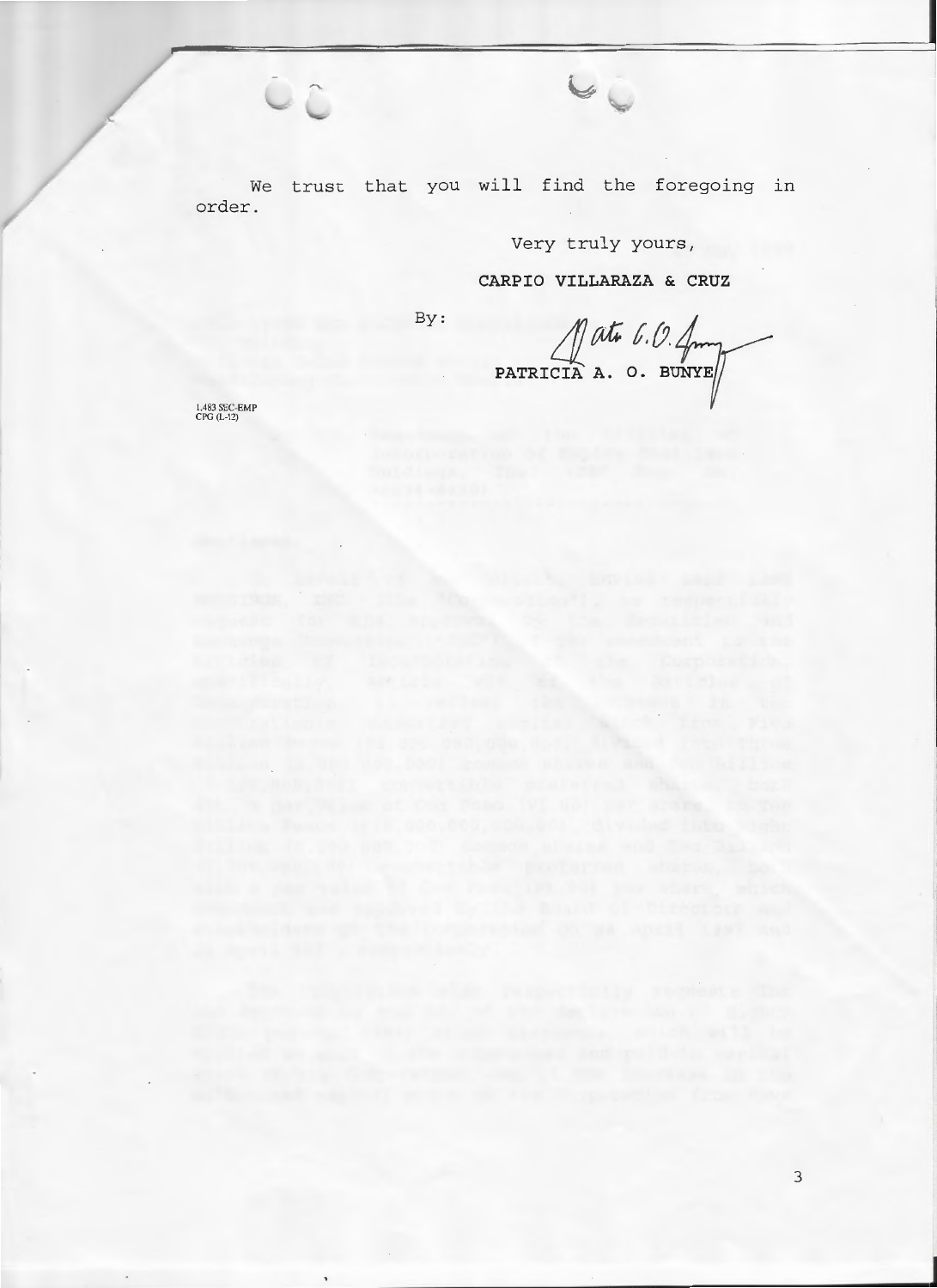**(SEC. REG. NO. AS094-6430)** 

# **EMPIRE EAST LAND HOLDINGS, INC.**  11/F Solidbank Building, 777 Paseo de Roxas Makati City, Metro Manila

## **CERTIFICATE OF INCREASE OF CAPITAL STOCK**

We, the undersigned, who constitute at least a majority of the members of the Board of Directors and the Chairman and Corporate Secretary of:

### **EMPIRE EAST LAND HOLDINGS, INC.**

(the "Corporation"), after having been duly sworn in accordance with law, hereby certify under oath that:

I

#### **INCREASE IN THE AUTHORIZED CAPITAL STOCK OF THE CORPORATION**

1. At the Special Meeting of the Board of Directors held on 24 April 1997, at which meeting at least a majority of the members of the Board of Directors was present and acting throughout, the following resolutions were unanimously approved and adopted:

**"RESOLVED,** That subject to the approval of the Securities and Exchange Commission, the Corporation be hereby authorized and empowered to increase its authorized capital stock from Five Billion Pesos (PS,OOO,OOO,OOQ.OO), divided into Three Billion (3,000,000,000) common shares and Two Billion (2,000,000,000) convertible preferred shares, with a par value of One Peso (P1.00) per share, to Ten Billion Pesos (P1.0,000,000,000.00), divided into Eight Billion (8,000,000,000) common shares and Two Billion (2,000,000,000) convertible preferred shares, both with a par value of One Peso (P1 . 00) per share;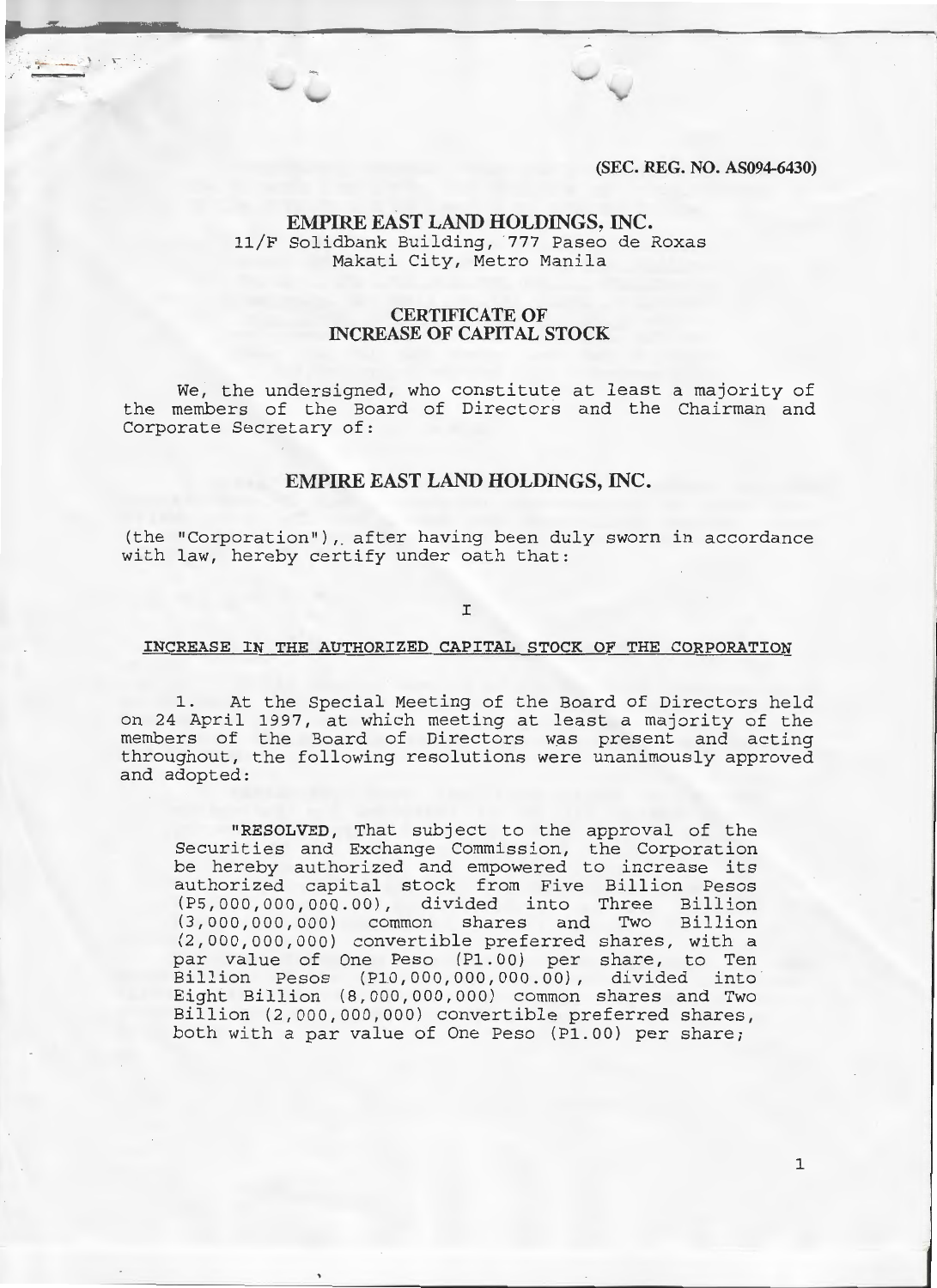**"RESOLVED, FURTHER,** That the first paragraph of the Seventh Article of the Articles of Incorporation of the Corporation be amended to read as follows:

`SEVENTH: That the amount of capital stock of said corporation is Ten Billion Pesos (P10,000,000,000.00), Philippine currency, and said capital stock is divided into Eight Billion (8,000,000,000) shares of common stock with a par value of One Peso (P1.00) per share and Two Billion (2,000,000,000) shares of convertible preferred stock.

### X X X. I II

2. The foregoing resolutions were approved by the stockholders of the Corporation representing at least twothirds (2/3) of the issued and outstanding capital stock thereof at the Annual Meeting of the Stockholders held on 25 April 1997.

#### II

#### **DECLARATION OF STOCK DIVIDENDS**

At the Regular Meeting of the Board of Directors held on 02 April 1997, at which meeting at least a majority of the members of the Board of Directors was present and acting throughout, the following resolutions were unanimously approved and adopted:

**"RESOLVED,** That the Corporation be hereby authorized and empowered to declare Eighty Eight percent (88%) stock dividends, which will be applied as part of the subscribed and paid-in capital stock of the Corporation, out of the increase in the authorized capital stock of the Corporation from Five Billion Pesos. (P5,000,000,000.00) to Ten Billion Pesos (P10,000,000,000.00) ."

2. The foregoing resolutions were approved by the stockholders of the Corporation representing at least twothirds (2/3) of the issued and outstanding capital stock thereof at the Annual Meeting of the Stockholders held on 25 April 1997.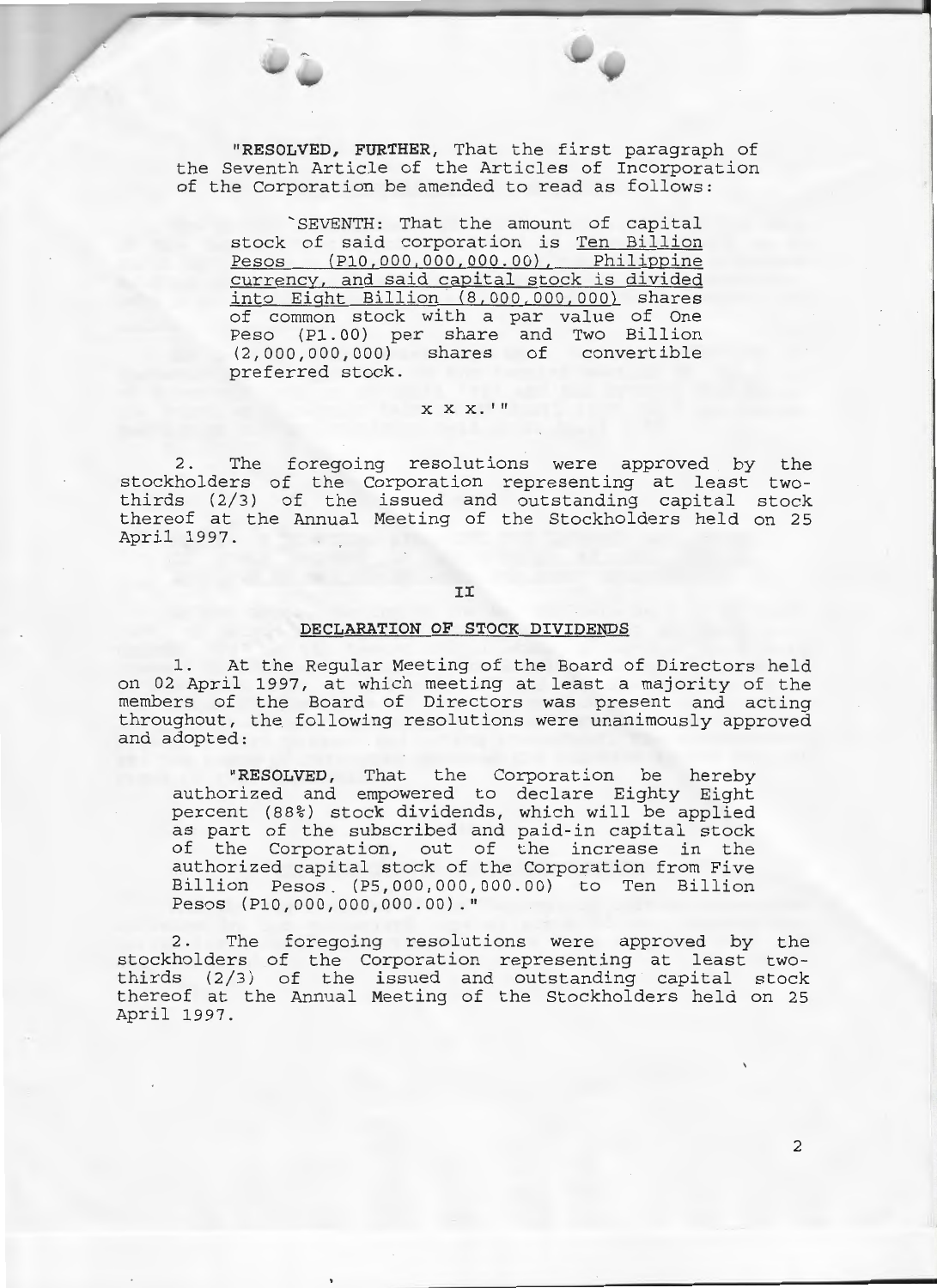### **III**

#### **INDEBTEDNESS OF THE CORPORATION**

The actual indebtedness of the Corporation as of the date of the Regular Meeting of the Board of Directors held on 02 April 1997 and the Special Meeting of the Board of Directors held on 24 April 1997 and Annual Meeting of the Stockholders<br>held on 25 April 1997 is in the amount of held on 25 April 1997 is in the amount of

No bonded indebtedness has been incurred, created or increased as of the date of the Regular Meeting of the Board of Directors held on 02 April 1997 and the Special Meeting of the Board of Directors held on 24 April 1997 and the Annual Meeting of the Stockholders held on 25 April 1997.

### **IV**

### **NUMBER OF DIRECTORS APPROVING THE INCREASE AND AMOUNT OF STOCK PRESENT OR REPRESENTED AT THE SPECIAL MEETINGS OF THE STOCKHOLDERS AND BOARD OF DIRECTORS**

At the Annual Meeting of the Stockholders held on 25 April 1997, at which meeting the stockholders owning at least twothirds (2/3) of the issued and outstanding capital stock were present or represented, and at the Regular Meeting of the Board of Directors held on 02 April 1997 and the Special Meeting of the Board of Directors of the Corporation held on 24 April 1997, at which meetings majority of the members of the Board of Directors were present and acting throughout, the stockholders and the Board of Directors approved the increase in the capital stock of the Corporation.

#### **VII**

#### **COMPLIANCE WITH LEGAL REQUIREMENTS**

All the requirements of the Corporation Code governing the increase in the authorized capital stock of the Corporation, particularly Section 38 thereof, have been complied with and duly observed.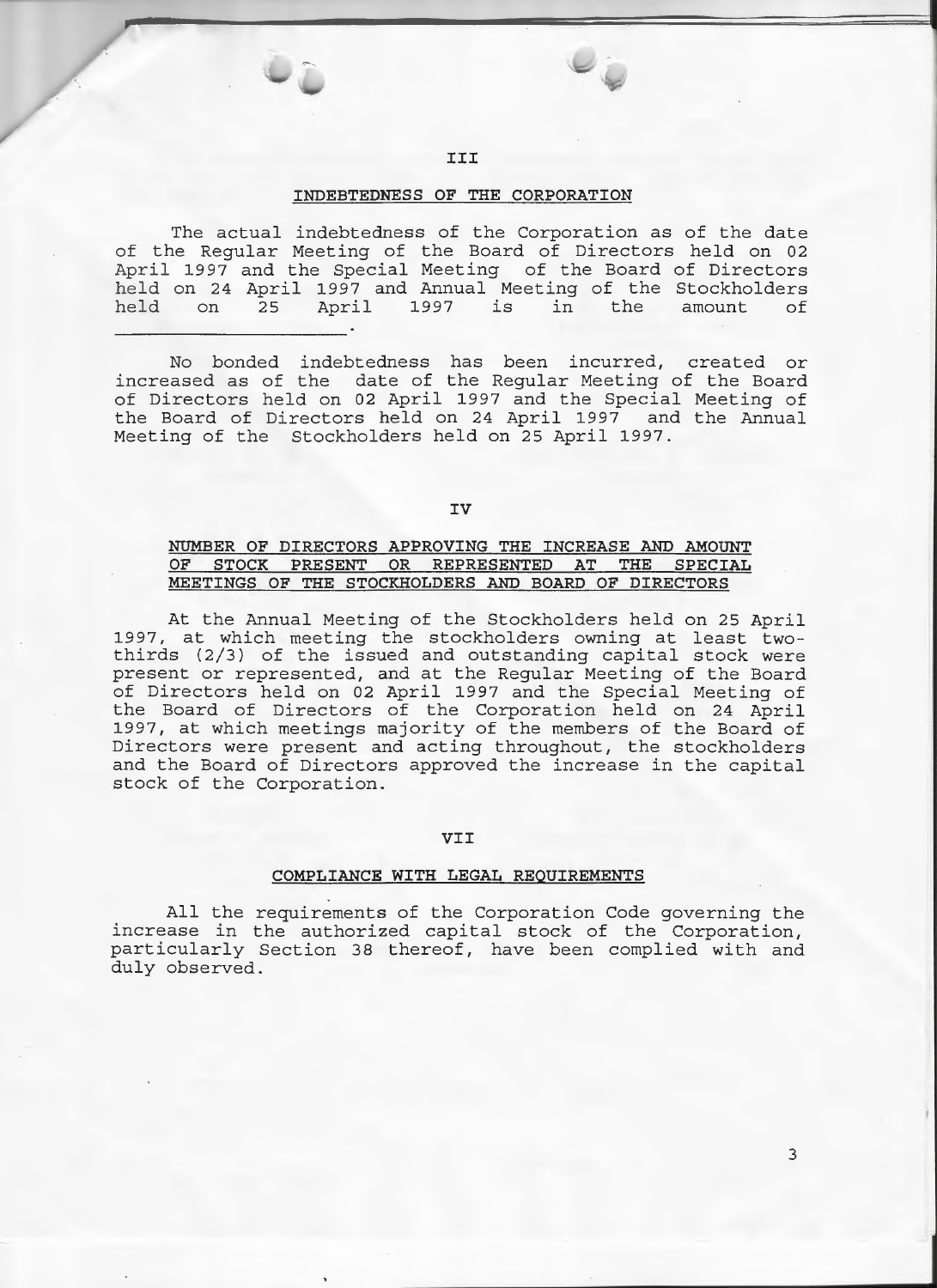



**IN WITNESS WHEREOF,** we have hereunto set our hands this 25th day of April 1997 in Makati City, Metro Manila, Philippines.

4 Cua

ANDREW L. TAN Director

GERARDO C. GARCIA Director

CIRÍLO L. MANLANGIT<br>Director

GEORGE T. YANG

Director

 $\sim$ white **PETER B. FAVILA**  Director

*J/ZJL\_* 

**KATHERINE L. TAN**  Director

**MA. ACOSTA** Director

 $>$  1 20 $10$ 

**CEFERINO L. FOLLOSCO**  Director

JOAQUIN L. MISA Director

 $5/1$ 

ENRIQUE SANTOS L. Director

**MANUEL M. LOPEZ**  Director

I